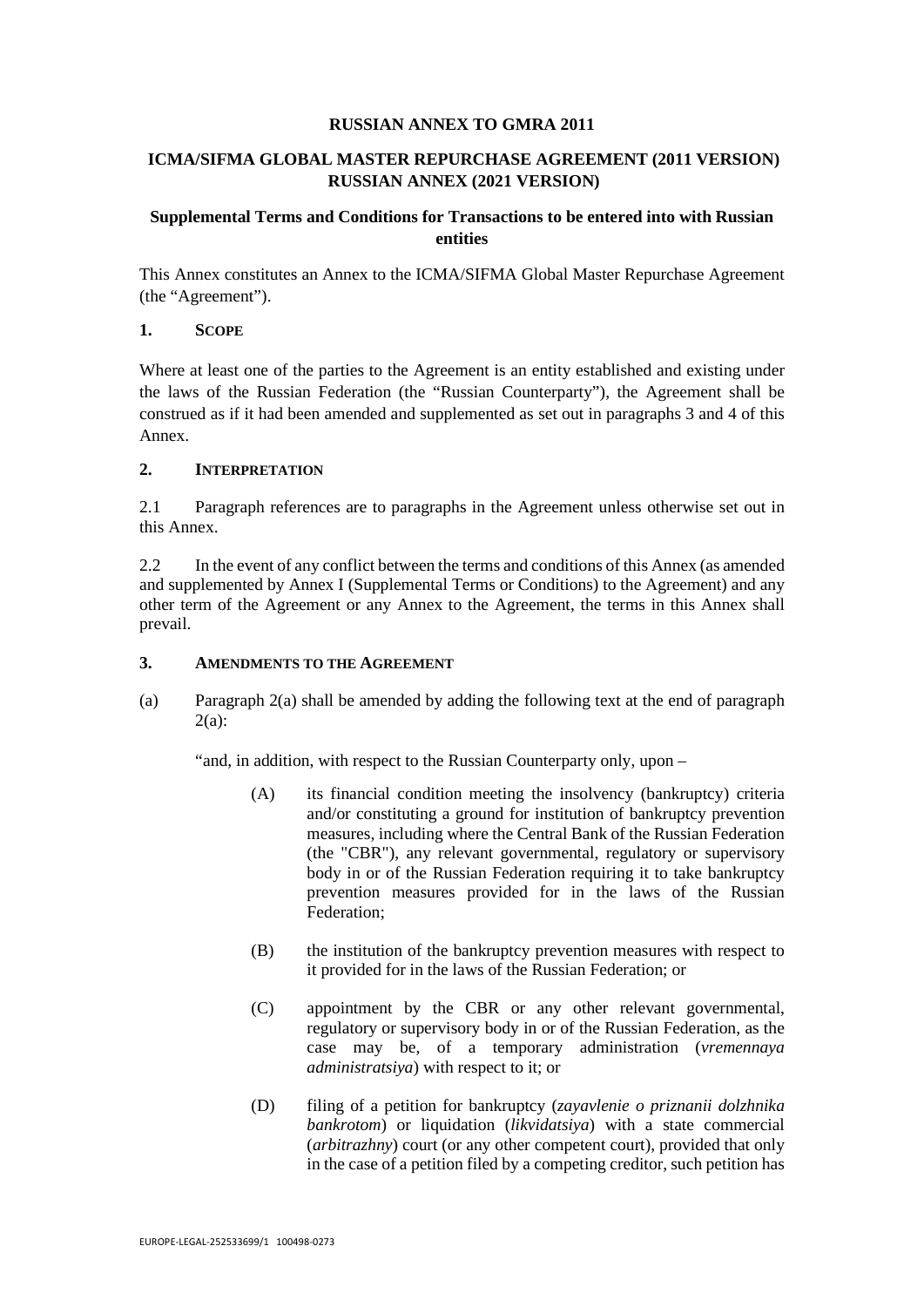not been stayed or dismissed within 30 calendar days of acceptance of such petition; or

- (E) commencement of bankruptcy proceedings, including supervision (*nabludenie*), financial rehabilitation (*finansovoe ozdorovlenie*), external management (*vneshnee upravlenie*) or liquidation procedure (*konkursnoe proizvodstvo*), as the case may be; or
- (F) the declaration of it insolvent by a state commercial (*arbitrazhny*) court (or any other competent court) and (or) the commencement of liquidation procedure (*konkursnoe proizvodstvo*); and
- (G) if the Russian Counterparty is a credit organisation, also upon
	- (1) filing of a petition (including by the temporary administration (*vremennaya adminstratsiya*) on its behalf) with the CBR for revocation, suspension or cancellation of its banking licence, provided that such petition has not been stayed or dismissed within 15 calendar days of its filing; or
	- (2) the revocation, cancellation or suspension by the CBR of its banking licence; or
	- (2A) the introduction by the CBR of a moratorium on the satisfaction of claims of creditors of a credit organisation; or
	- (3) the CBR requiring the replacement of its sole executive body, its deputies, any member of its collegiate executive body, chief accountant, its deputies, any member of its board of directors (supervising board); or
- (H) the revocation, cancellation or suspension by the relevant governmental, regulatory or supervisory body in or of the Russian Federation of its insurance licence or professional securities market participant licence (as appropriate), and such revocation, cancellation or suspension is reasonably likely to adversely affect the ability of the Russian Counterparty to perform its obligations under the Agreement and/or the validity, legality or enforceability of any of the material provisions of this Agreement; or
- (I) its taking any action in furtherance of, or indicating its consent to, approval of, or acquiescence in, any of the foregoing acts; or
- (J) its shareholders (participants) taking a resolution for its liquidation, dissolution or winding-up or its filing of a petition with a state commercial (*arbitrazhny*) court (or any other competent court) for liquidation, dissolution or winding-up; or
- (K) appointment of a liquidator (*likvidator*) or liquidation commission (*likvidatsionnaya komissiya*) in respect of it in accordance with the laws of the Russian Federation; or
- (L) any other analogous steps, actions or procedures applicable to it provided for in the legislation of the Russian Federation."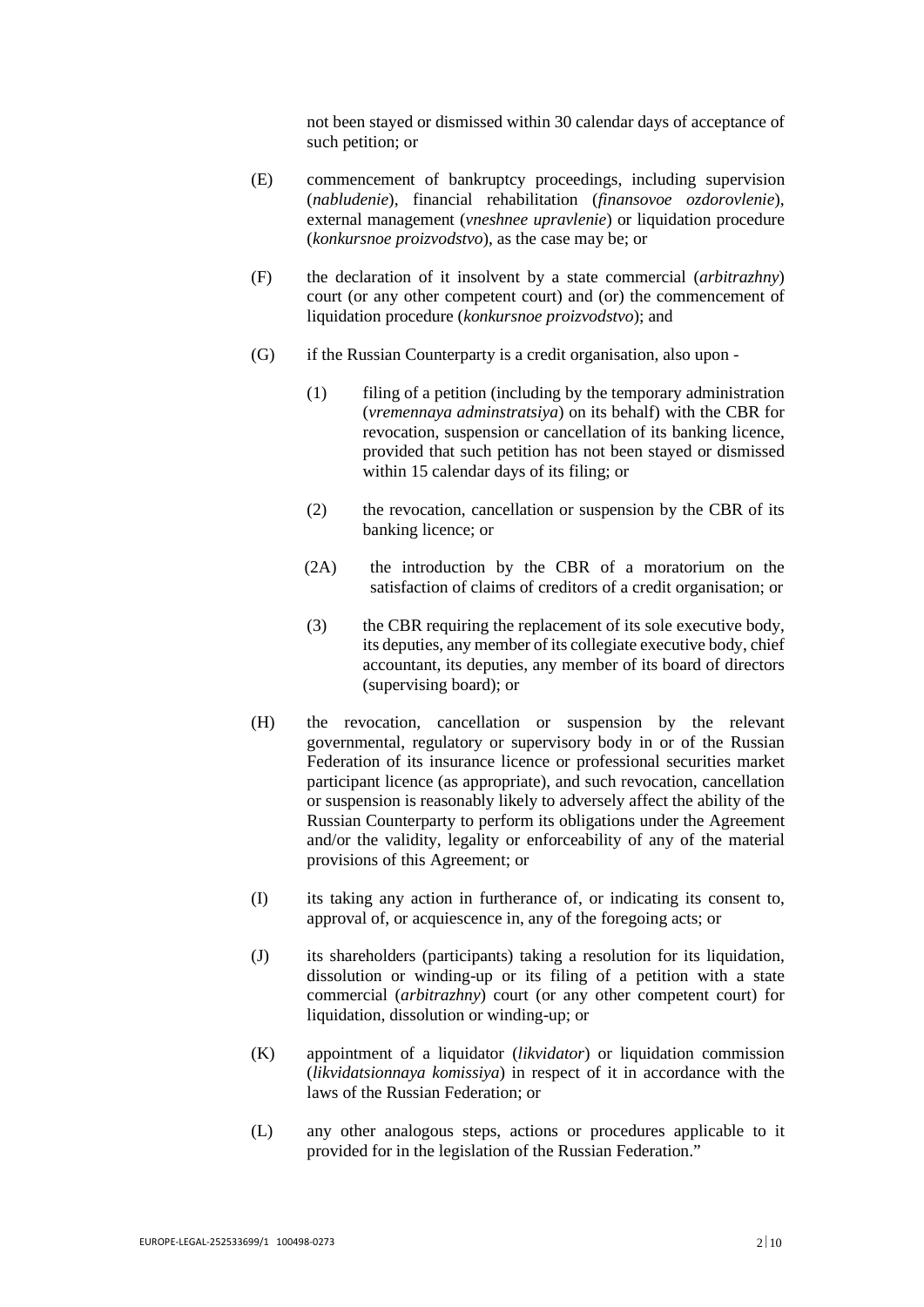(b) Sub-paragraph  $2(gg)$  shall be deleted in its entirety and replaced with the following:

"the "Net Margin" provided to a party at any time, the sum of: (i) the amount of Net Cash Margin held by that party (if any) together with any Cash Margin Differential accrued on such Net Cash Margin which has not been paid to the other party; and (ii) the excess (if any) at that time of: (A) the Market Value of Margin Securities transferred to that party under paragraph 4(a) (excluding any Margin Securities in respect of which Equivalent Margin Securities have been transferred or a Cash Equivalent Amount has been paid to the other party) over, (B) the Market Value of Margin Securities transferred to the other party under paragraph 4(a) (excluding any Margin Securities in respect of which Equivalent Margin Securities have been transferred or a Cash Equivalent Amount has been paid to the first party) and for this purpose any amounts not denominated in the Base Currency shall be converted into the Base Currency at the Spot Rate prevailing at the time of the determination;"

- (c) Sub-paragraph 2(kk) shall be amended by inserting the words "or the Early Termination Date (as appropriate);" in the last line after the words "the Repurchase Date".
- (d) Sub-paragraph 2(vv) shall be deleted in its entirety and replaced with the following:

""Termination", with respect to any Transaction,

- (A) If no Early Termination Date has occurred or has been designated pursuant to sub-paragraph 10(b), refers to the requirement, with respect to such Transaction, for Buyer to sell Equivalent Securities against payment by Seller of the Repurchase Price in accordance with paragraph 3(f); and
- (B) If an Early Termination Date has occurred or has been designated pursuant to sub-paragraph 10(b), refers to the requirement for the relevant party to pay the Early Termination Amount (if any),

and reference to a Transaction having a "fixed term" or being "terminable upon demand" shall be construed accordingly."

- (e) Sub-paragraph 2(xx) shall be amended by replacing the words "paragraph 10(h) or  $10(i)$ " with the words "paragraphs  $10(b)$ ,  $10(h)$  or  $10(i)$ " in the fourth line of the subparagraph.
- (f) Sub-paragraph 3(d) shall be deleted in its entirety and replaced with the following:

"Termination of a Transaction will be effected:

- (i) in the case of on demand Transactions, on the date specified for Termination in such demand; and
- (ii) in the case of fixed term Transactions, on the date fixed for Termination,

except in each case where sub-paragraph 10(b) hereof applies, in which case Termination of a Transaction will be effected on the Early Termination Date."

(g) Sub-paragraph 4(d) shall be deleted in its entirety and replaced with the following:

"To the extent that a party calling for a Margin Transfer has previously: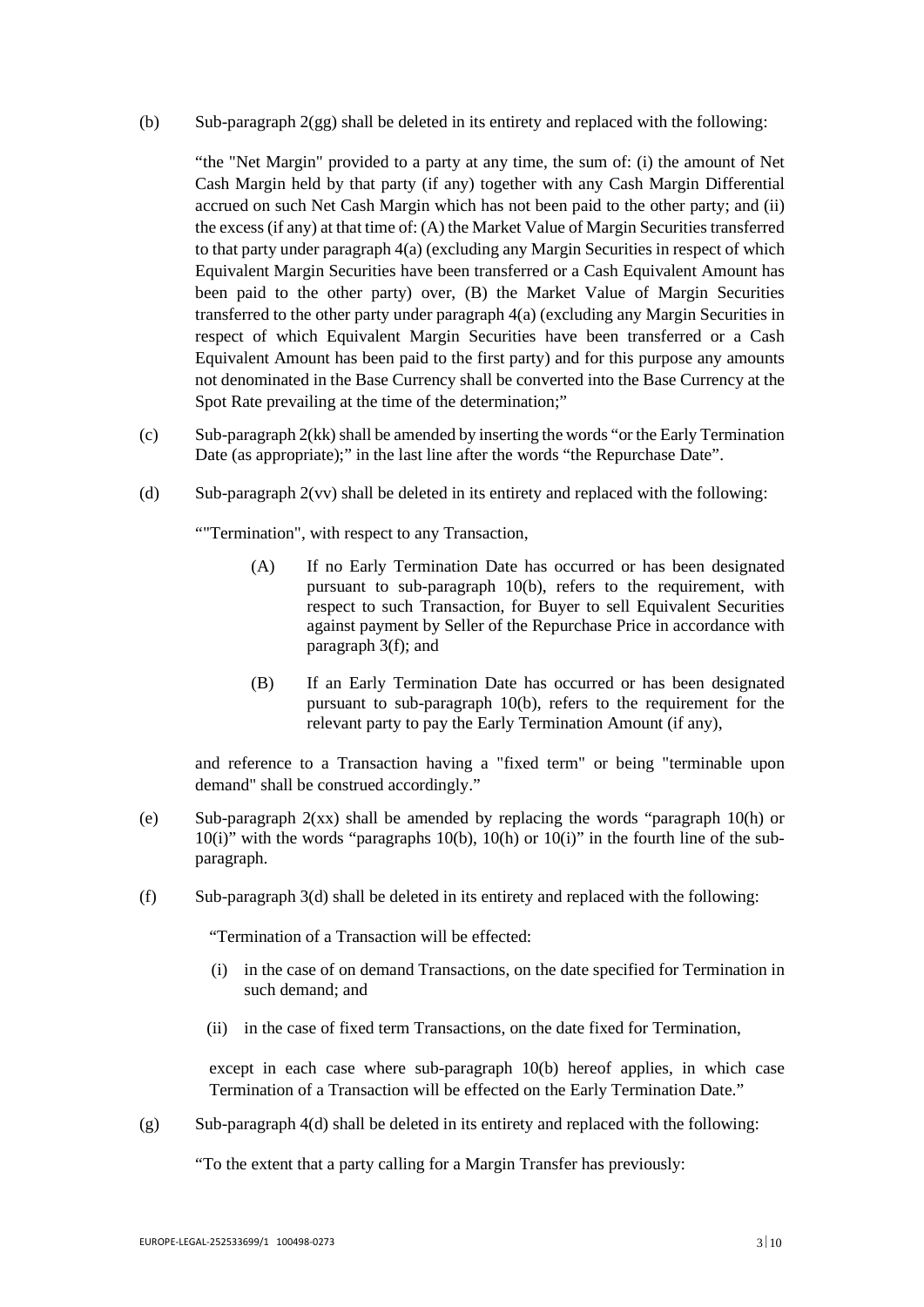- (i) paid Cash Margin and, as a result, the other party has held the Net Cash Margin; or
- (ii) delivered Margin Securities in respect of which Equivalent Margin Securities have not been delivered or a Cash Equivalent Amount has not been paid to it,

that party shall be entitled to require that such Margin Transfer be satisfied first by the payment of Cash Margin or the delivery of Equivalent Margin Securities but, subject to this, the composition of a Margin Transfer shall be at the option of the party making such Margin Transfer."

(h) Sub-paragraph 4(f) shall be deleted in its entirety and replaced with the following:

"A payment of Cash Margin shall not give rise to a debt owing from the party receiving such payment to the party making such payment. The party making such payment shall have no claim with respect to the repayment thereof. Notwithstanding the foregoing, nothing herein shall limit the right of the party making such payment to require the other party to pay Cash Margin if the first party has a Net Exposure as a result of any prior payment of Cash Margin or otherwise.

The parties may specify in Annex I that Cash Margin Differential shall be payable with respect to the Net Cash Margin by a party holding such Net Cash Margin at such times as may be specified in Annex I.

For the purposes hereof –

"Cash Margin Differential" means, with respect to the Net Cash Margin held by a party, an amount obtained by application of Cash Margin Rate to the Net Cash Margin held by such party as set out in Annex I;

"Cash Margin Rate" has the meaning specified in Annex I; and

"Net Cash Margin" held by a party at any time means the excess (if any) at that time of: (i) the sum of the amounts of Cash Margin paid to that party over, (ii) the sum of the amounts of Cash Margin paid by that party to the other party, and for this purpose any amounts not denominated in the Base Currency shall be converted into the Base Currency at the Spot Rate prevailing at the relevant time."

- (i) Sub-paragraph 5(a) shall be amended by adding the words ", and no Early Termination Date with respect to such Transaction has occurred prior to such Income Payment Date," at the end of sub-paragraph (i).
- (j) Sub-paragraph 6(f) shall be amended by adding the words "*Net Cash Margin, Cash Margin Differential*" after the words "*Margin Ratio*" in the second line of the subparagraph.
- (k) Sub-paragraph 7(a) shall be amended by replacing the cross-reference " $10(d)(ii)$ " with the cross-reference "10(d)" in the third line of that sub-paragraph.
- (l) Sub-paragraph 10(a)(iii) shall be amended by replacing the words "under subparagraph (h) or (i)" with the words "under sub-paragraphs (h) or (i)".
- (m) Sub-paragraphs 10(b) to (d) shall be deleted in their entirety and replaced with the following: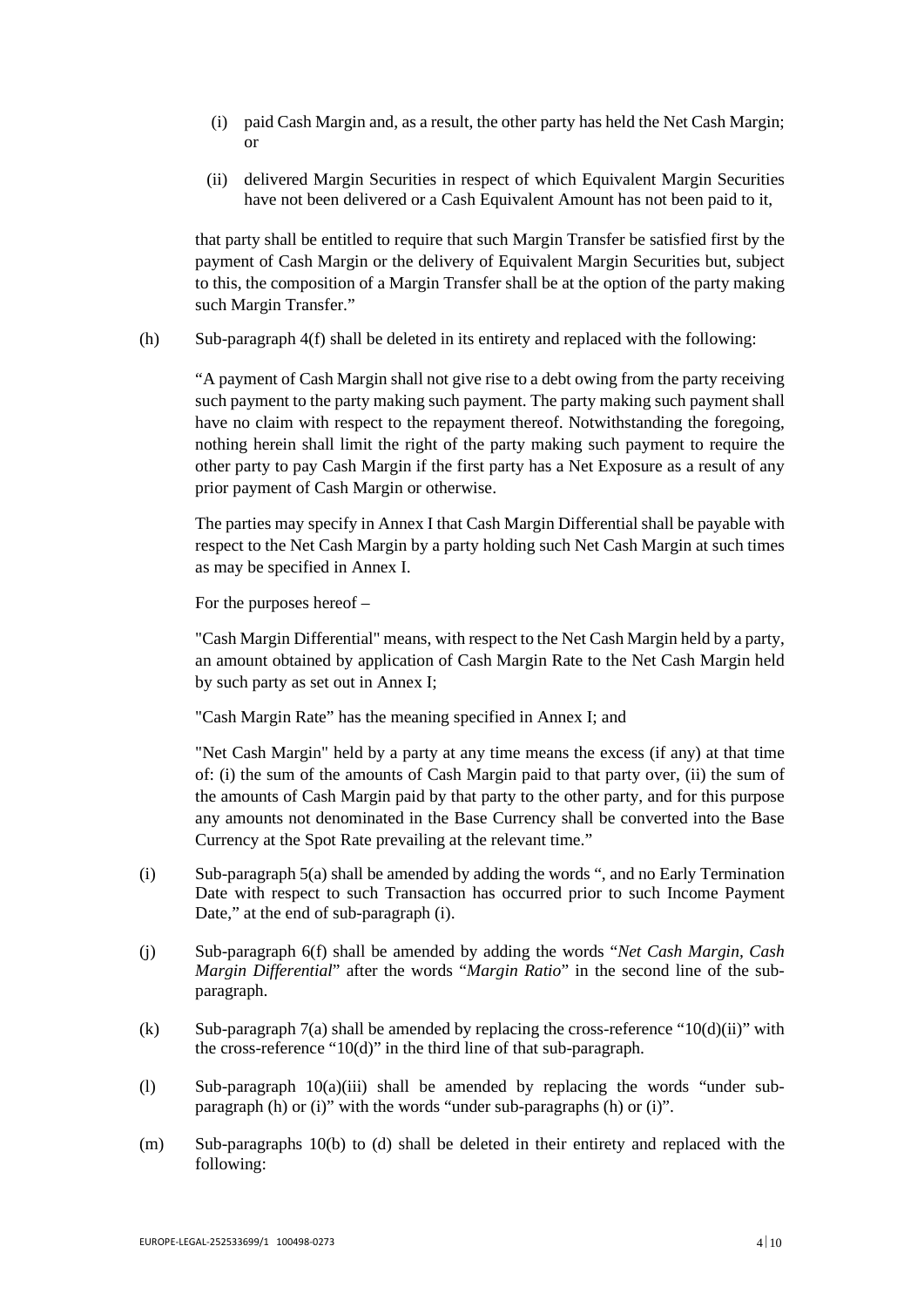"(b) If at any time an Event of Default (other than an Act of Insolvency specified under sub-paragraph  $2(a)(F)$ ,  $2(a)(G)(2)$  or  $2(a)(G)(2A)$ ) with respect to a party occurs and is then continuing, the other party may, by not more than 20 days' notice to the Defaulting Party specifying the relevant Event of Default, designate a day not earlier than the day such notice is effective as an early termination date ("Early Termination Date") in respect of all outstanding **Transactions** 

If a notice designating an Early Termination Date is given under this subparagraph 10(b), all obligations of the parties with respect to all Transactions then outstanding will be terminated on the Early Termination Date, whether or not the relevant Event of Default is then continuing.

If at any time an Act of Insolvency which is specified in sub-paragraph  $2(a)(F)$ ,  $2(a)(G)(2)$  or  $2(a)(G)(2A)$  has occurred, an Early Termination Date with respect to all Transactions then outstanding will automatically occur on a day immediately preceding the day that such Act of Insolvency occurred ("Automatic Early Termination").

- (c) If an Early Termination Date occurs, the amount, if any, payable by a party in respect of that Early Termination Date ("Early Termination Amount") will be determined pursuant to sub-paragraph 10(d) below.
- (d) For the purposes of paragraph 10(c) above the Early Termination Amount shall be calculated in accordance with the following formula:

$$
\sum_{i=1}^{n} (A_{i} - B_{i}) + C_{A} - C_{B} + D_{A} - D_{B} + E_{A} - E_{B}
$$
, where:

- **A =** in relation to a Transaction, the sum of the following amounts calculated as at the Early Termination Date:
	- (i) Default Market Values of the Equivalent Securities which would have been deliverable by Party A to Party B (if any);
	- (ii) Repurchase Price (if any) calculated to (but excluding) the Early Termination Date which would have been payable by Party A to Party B;
	- (iii) any amounts pursuant to paragraph 5, which would have been payable by Party A to Party B as of the Early Termination Date; and
	- (iv) any other amounts owing or which would have been owing from Party A to Party B under that Transaction.
- **B =** in relation to a Transaction, the sum of the following amounts calculated as at the Early Termination Date:
	- (i) Default Market Values of the Equivalent Securities which would have been deliverable by Party B to Party A(if any);
	- (ii) Repurchase Price (if any) calculated to (but excluding) the Early Termination Date which would have been payable by Party B to Party A;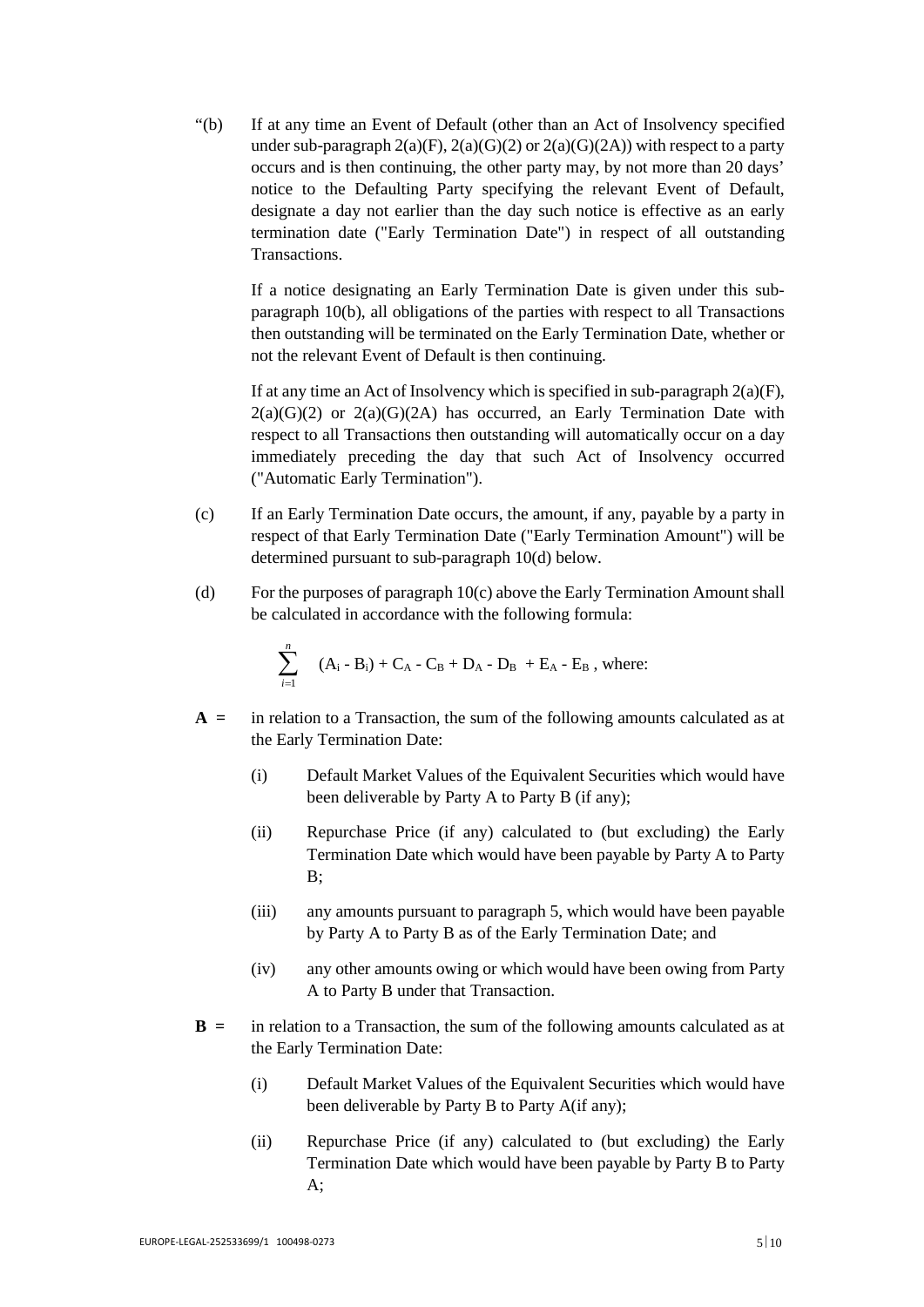- (iii) any amounts pursuant to paragraph 5, which would have been payable by Party B to Party A as of the Early Termination Date; and
- (iv) any other amounts owing or which would have been owing from Party B to Party A under that Transaction.
- $C_A$  = the amount of Net Cash Margin held by Party A (if any) and relevant Cash Margin Differential calculated to (but excluding) the Early Termination Date which has not been paid to Party B.
- $C_B$  = the amount of Net Cash Margin held by Party B (if any) and relevant Cash Margin Differential calculated to (but excluding) the Early Termination Date which has not been paid to Party A.
- **DA =** the amount of Default Market Value of Equivalent Margin Securities (if any) which have not been transferred by Party A to Party B and in respect of which Cash Equivalent Amount has not been paid;
- $D_B$  = the amount of Default Market Value of Equivalent Margin Securities (if any) which have not been transferred by Party B to Party A and in respect of which Cash Equivalent Amount has not been paid;
- $E_A$  = the sum of any other amounts owing or which would have been owing from Party A to Party B under this Agreement (without duplication of amounts calculated under A(iv));
- $\mathbf{E}_B$  = the sum of any other amounts owing or which would have been owing from Party B to Party A under this Agreement (without duplication of amounts calculated under B(iv));
- **n =** the number of outstanding Transactions under this Agreement.

If the Early Termination Amount is a positive number, an amount equal to the Early Termination Amount shall be payable by Party A to Party B. If the Early Termination Amount is a negative number an amount equal to the Early Termination Amount shall be payable by Party B to Party A. In each case the Early Termination Amount shall be due and payable on the Business Day following the day on which notice of the Early Termination Amount payable given by the non-Defaulting Party is effective, and, if the Early Termination Amount has been determined upon an Event of Default that has occurred on the applicable Repurchase Date as set out in sub-paragraph  $10(a)(i)$  or  $10(a)(ii)$ , in any event not later than 30 calendar days following such Repurchase Date, in each case without prejudice to paragraph 12 of the Agreement. To the extent permitted by applicable law, interest shall accrue on such amount on a 360 day, 365 day or other day basis in accordance with applicable market convention (or as otherwise agreed by the parties), for the actual number of days during the period from and including the Early Termination Date to, but excluding, the date of payment. For the purposes of calculating the Early Termination Amount all sums not denominated in the Base Currency shall be converted into the Base Currency at the Spot Rate.

Notwithstanding anything contained to the contrary in the Agreement, the Early Termination Amount determined in connection with an Event of Default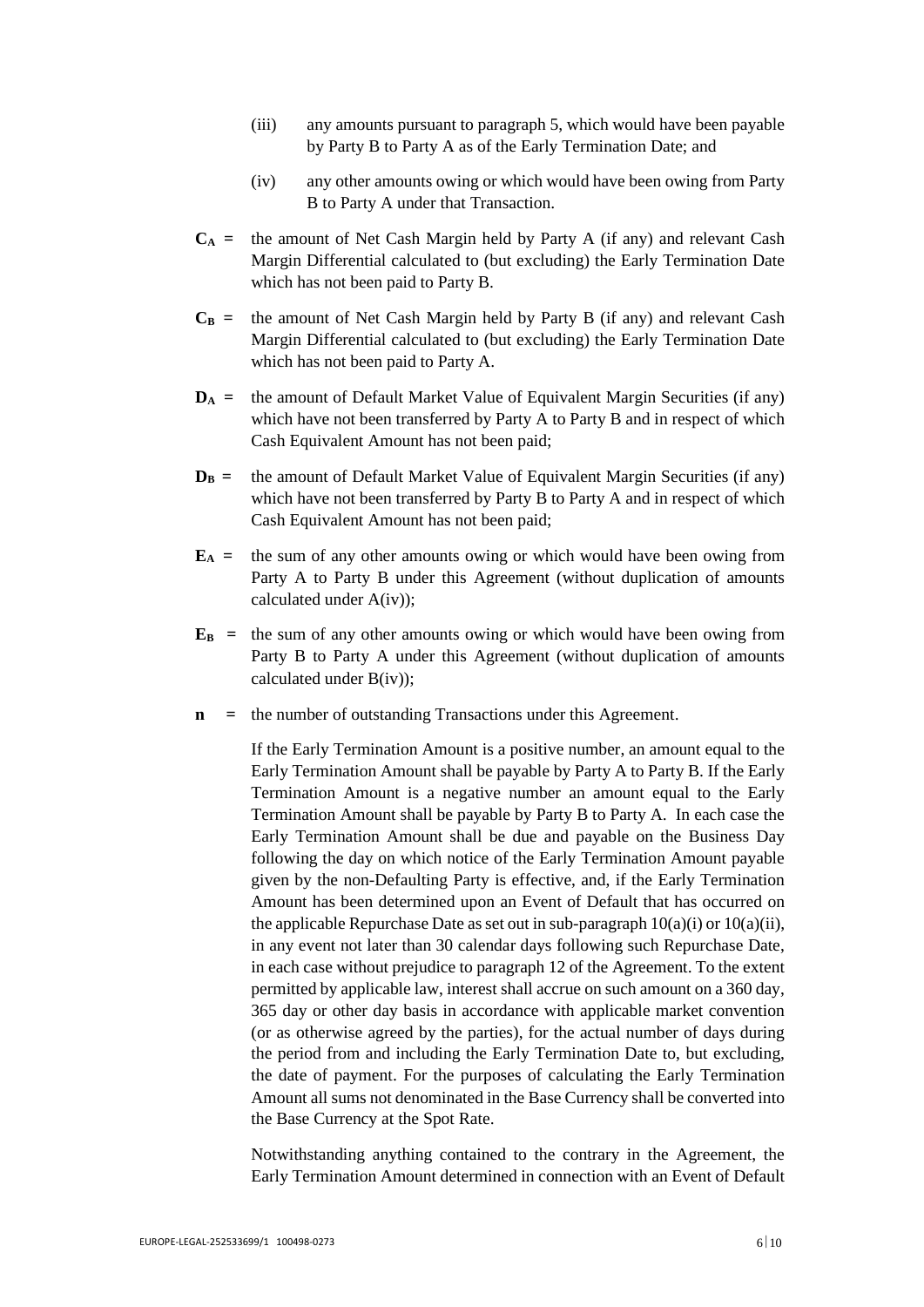which is an Act of Insolvency specified in sub-paragraphs  $2(a)(E)$ ,  $2(a)(F)$ ,  $2(a)(G)(2)$ ,  $2(a)(G)(2A)$  or, if analogous thereto, sub-paragraph  $2(a)(L)$ , shall not include any amounts of default interest or lost profit."

(n) Sub-paragraph  $10(e)(ii)$  shall be deleted in its entirety and replaced with the following:

"the "Deliverable Securities" means the Equivalent Securities which would have been deliverable to the non-Defaulting Party by the Defaulting Party but for the occurrence of the Early Termination Date, or Equivalent Margin Securities which have not been transferred to the non-Defaulting Party by the Defaulting Party and in respect of which Cash Equivalent Amount has not been paid";

(o) Sub-paragraph  $10(e)(iv)$  shall be deleted in its entirety and replaced with the following:

"the "Receivable Securities" means the Equivalent Securities which would, but for the occurrence of the Early Termination Date, have been deliverable to the Defaulting Party by the non-Defaulting Party, or Equivalent Margin Securities which have not been transferred to the Defaulting Party by the non-Defaulting Party and in respect of which Cash Equivalent Amount has not been paid;"

- $(p)$  Sub-paragraph  $10(i)(iii)$  shall be deleted in its entirety and replaced with the following:
	- "(iii) at any time while such failure continues, by written notice to Buyer declare that that Transaction or part of that Transaction corresponding to the Equivalent Securities that have not been delivered (but only that Transaction or part of the Transaction) shall be terminated immediately in accordance with subparagraph 10(c) of this Agreement (disregarding for this purpose the values of  $C_A$ ,  $C_B$ ,  $D_A$ ,  $D_B$ ,  $E_A$  and  $E_B$  in the formula contained in that sub-paragraph, and as if references to the Early Termination Date were to the date on which notice was given under this sub-paragraph (iii)). The Early Termination Amount in relation to that Transaction shall be paid not later than 30 calendar days of the applicable Repurchase Date."

## **4. REPOSITORY**

(a) A person or persons specified in Annex I (which may also include any party to this Agreement) shall be hereby designated by the parties as a reporting person for the purposes of the Reporting Regulations (as defined below) (a "Reporting Person" and if more than one party is specified, the "Reporting Persons") to provide information regarding the Agreement and, to the extent required under the Reporting Regulations<sup>1</sup>,

<sup>&</sup>lt;sup>1</sup> Note: The Reporting Regulation requires that information on a transaction made under the terms of a master agreement be provided to a repository in accordance with the Reporting Regulations by certain categories of legal entities incorporated under the laws of the Russian Federation expressly listed in the Reporting Regulations (including credit organisations, professional securities market participants, non-governmental pension funds, management companies of investment funds, mutual investment funds and non-governmental pension funds, joint stock investment funds, trade organiser, clearing organisations and insurance companies). Other Russian legal entities (including Russian corporates) are required to report transactions to the repository only after passing certain thresholds under such transactions. Foreign entities are not required to report the Agreement and Transactions to the repository.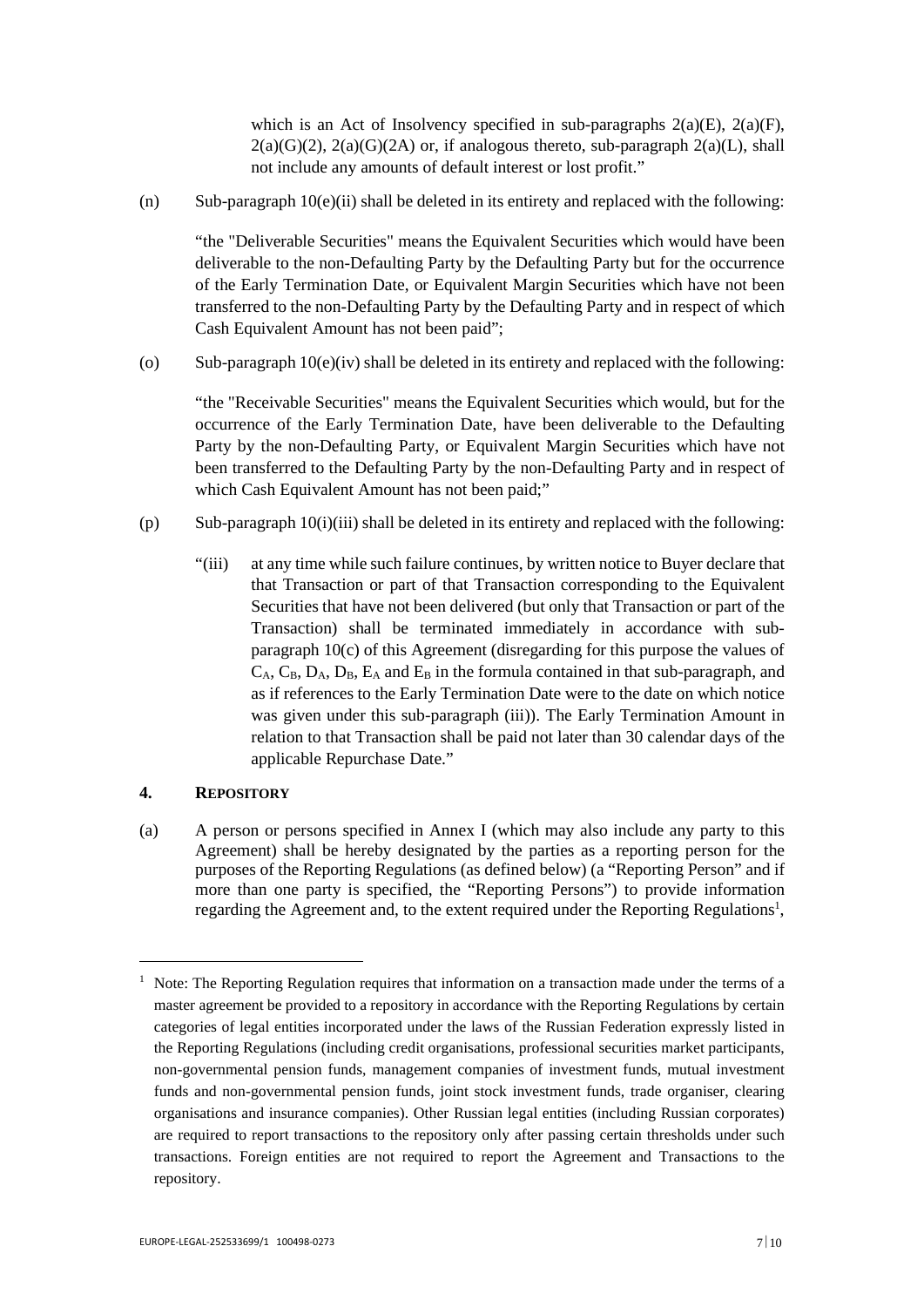each Transaction made thereunder to the Repository<sup>2</sup>.

- (b) Each party hereby irrevocably consents to: (i) the disclosure, delivery and transfer by the Reporting Person of information in connection with the Agreement and any Transactions hereunder to the Repository, as required by the Reporting Regulations and the terms of the repository services and other regulations adopted by the Repository; and (ii) the disclosure, delivery and transfer of such information to the Reporting Person.
- (c) Each party to the Agreement designated as a Reporting Person undertakes to the other party that it will, or, if the Reporting Person is not a party to the Agreement, each party to the Agreement on whose behalf the Reporting Person is acting undertakes to the other party to procure that such Reporting Person will, report the Agreement (and any amendments to the terms thereof) and, to the extent required under the Reporting Regulations, all Transactions thereunder (and any amendments to the terms thereof) in the manner stipulated by, and within the time  $f$ rame  $\delta$  set out in the Reporting Regulations or this Agreement and the terms of the repository services and other regulations adopted by the Repository<sup>4</sup>. If so specified by the parties in Annex I, failure by a party to perform its obligations under this sub-paragraph 4(c) shall not constitute an Event of Default under paragraph 10(a)(x) of the Agreement.
- (d) If the parties specify in Annex I that this paragraph 4(d) shall apply, it shall be a condition precedent to each Transaction that the Agreement is properly reported to the

- <sup>2</sup> Note: The parties to the GMRA are free to designate one party or both parties or a third party (or third parties) to act as the Reporting Person for the purposes of registration of the GMRA and the Transactions thereunder with a repository pursuant to the Reporting Regulation. If a third party is designated by the parties as a Reporting Person, the parties should also indicate on whose behalf such Reporting Person is acting. As discussed above, foreign counterparties are exempt from the mandatory reporting requirements and therefore do not need to be designated as Reporting Persons or designate third party to act as a Reporting Person on their behalf, except where no party is subject to the mandatory reporting requirements and the Russian counterparty refuses to act as the Reporting Person, in which case the foreign counterparty may need to act as the Reporting Person to voluntarily report the Agreement in order to preserve the benefit of the close-out netting (as discussed above). The provisions of this Section 4 may need to be amended to reflect the relevant arrangements.
- <sup>3</sup> Note: The information on the entry into the master agreement may be registered with a repository any time before the entry into the first transaction thereunder, and in case where one of the parties is subject to mandatory reporting requirements under the Reporting Regulation, not later than within three business days after the entry into the first transaction thereunder.
- 4 Note: Under the Reporting Regulations, information on the master agreement (its execution, any amendment and termination) and on each transaction made under the terms of such master agreement is to be submitted to the same repository.

At the same time, reporting of the master agreement will always be a pre-requisite to enforceability of close-out netting provisions under the GMRA in insolvency of a Russian counterparty. Therefore, in the scenario where no party to a master agreement is subject to the mandatory reporting, it is strongly advisable that the foreign counterparty insists that the reporting undertakings in Section 4 are included in the master agreement. The foreign counterparty may wish to become the Reporting Person or designate the Russian counterparty or any third party as the Reporting Person. As to the reporting of the Transactions, in this scenario, failure to report the Transactions will not affect enforceability of close-out netting and would not be required under the Reporting Regulations.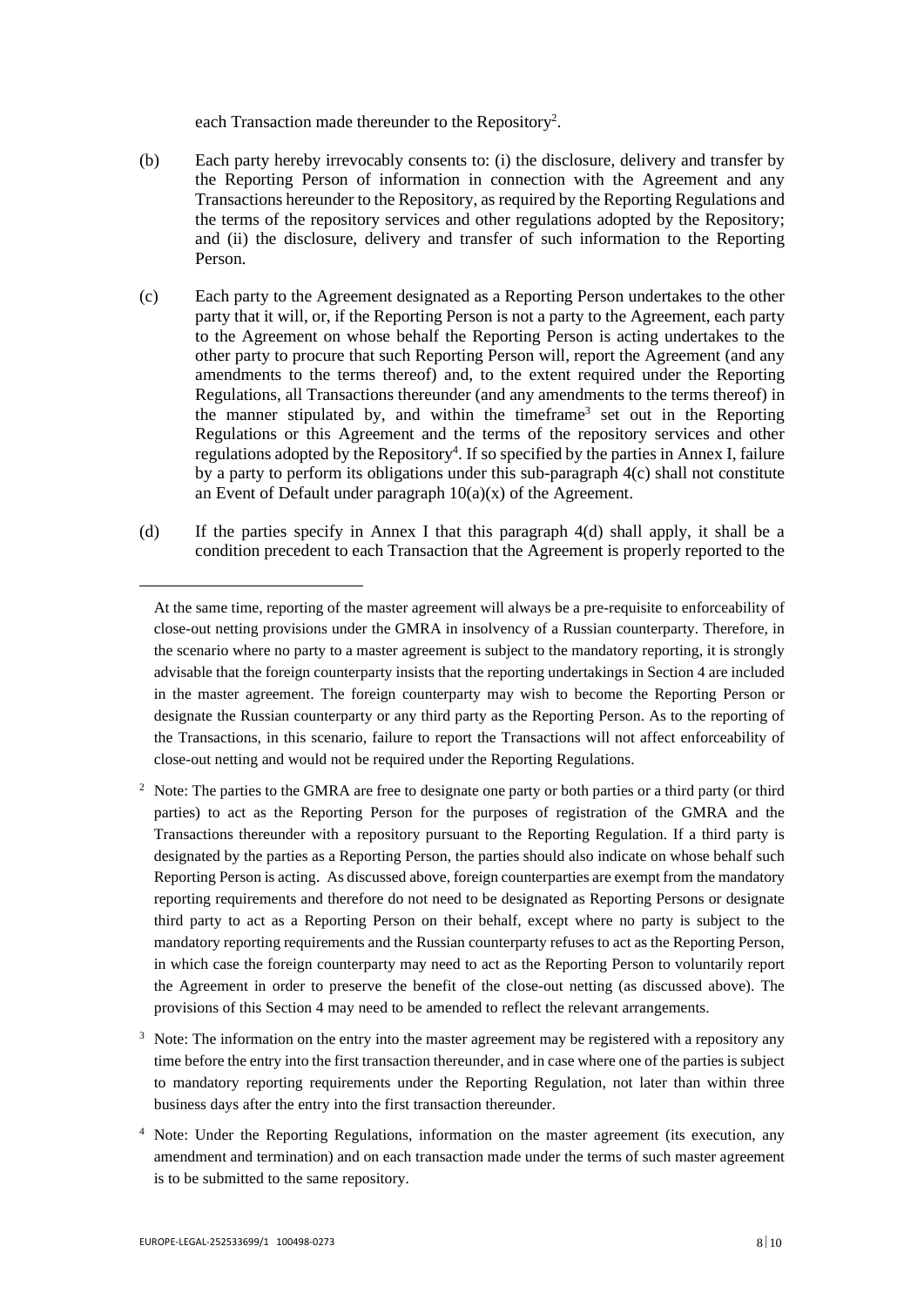Repository by the Reporting Person in accordance with the Reporting Regulations. A party to the Agreement designated as a Reporting Person, or, if the Reporting Person is not a party to the Agreement, a party to the Agreement on whose behalf the Reporting Person is acting, shall provide to the other party evidence in form and substance acceptable to it, acting reasonably, that the Agreement has been properly reported in accordance with the Reporting Regulations as a condition precedent to the first Transaction.<sup>5</sup>

- (e) If the parties specify in Annex I that this paragraph  $4(e)$  shall apply, each party to the Agreement designated as a Reporting Person, and, if any Reporting Person is not a party to the Agreement, each party to the Agreement on whose behalf the Reporting Person is acting, represents to the other party that from and including the date on which it has entered into the repository services agreement with the Repository, on the date on which any Transaction is entered into under the Agreement, and on each date a payment and/or delivery is made under this Agreement, including any Transaction hereunder:
	- (i) the Agreement has been properly reported to the Repository in accordance with Reporting Regulations and remains registered with the Repository;
	- (ii) it has duly entered into the repository services agreement with the Repository, has duly performed its obligations under the repository services agreement and it has used its reasonably best efforts to ensure that the repository services agreement is in full force and effect;
	- (iii) if the Reporting Person is not a party to the Agreement, such Reporting Person has duly entered into the repository services agreement with the Repository, has duly performed its obligations under the repository services agreement and it has used its reasonably best efforts to ensure that the repository services agreement is in full force and effect; and
	- (iv) it has duly reported the identity of the Reporting Person to the Repository.

Each party to the Agreement designated as a Reporting Person, and, if any Reporting Person is not a party to the Agreement, each party to the Agreement on whose behalf the Reporting Person is acting, undertakes to promptly notify the other party to the Agreement if any repository services agreement listed in sub-paragraphs (ii) and (iii) immediately above is terminated for any reason, or is otherwise no longer in full force and effect.

For the purposes of the above, the following terms shall have the meaning set forth below:

"repository services agreement" means a repository services agreement between a party to the Agreement and the Repository in relation to the Agreement, including, for the avoidance of doubt, any applicable terms and conditions of the repository services.

"Repository" means an entity duly authorised to act as a repository under applicable Russian laws and regulations and has been designated as a Repository in Annex I; and

"Reporting Regulations" means the Russian Federal Law "On the Securities Market" No. 39- FZ dated as of 22 April 1996 (as amended), the Regulation of the Central Bank of the Russian Federation dated 16 August 2016 No. 4104-U "On the types of over-the-counter contracts,

<sup>&</sup>lt;sup>5</sup> Note: Under Article 4.1 of the Federal Law "On Insolvency (Bankruptcy)" No. 127-FZ dated 26 October 2002 (as amended), only the master agreement is required to be reported to a repository to satisfy the condition for enforceability of close-out netting provisions under the GMRA in insolvency of a Russian counterparty.